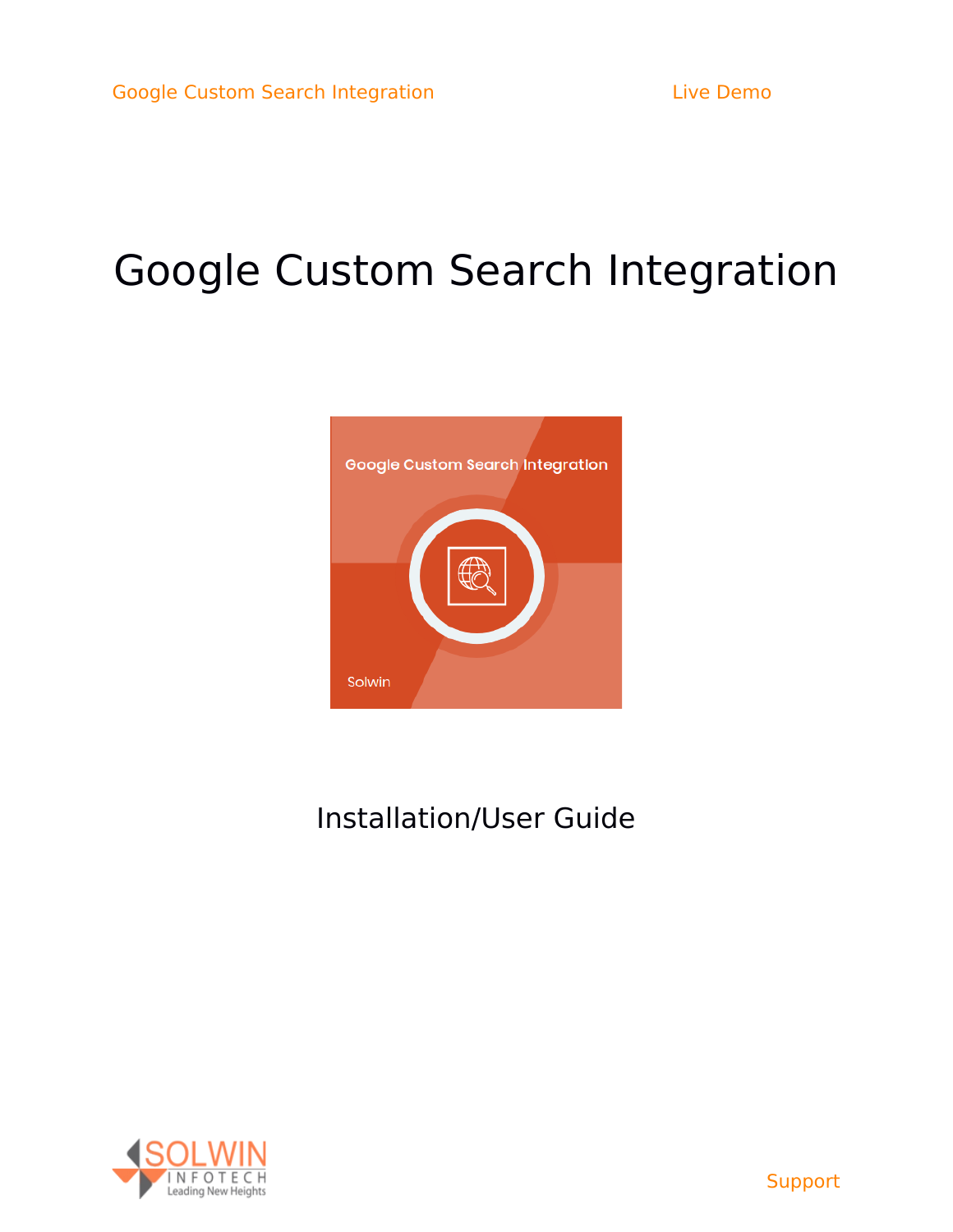#### **Installation Process:**

**Note:** Please take a backup of your all Magento files and database before installing or updating any extension.

#### **Extension Installation:**

- Download the Google Custom Search Integration extension .ZIP file from the Magento account.
- Log in to the Magento server (or switch to) as a user, who has permission to write to the Magento file system.
- Create folder structure **/app/code/Solwin/GoogleCustomSearch/** to your site root directory
- Extract the contents of the .ZIP file to the folder you just created
- Navigate to your store root folder in the SSH console of your server:
- Run upgrade command as specified : **php bin/magento setup:upgrade**
- Run deploy command as specified : **php bin/magento setup:staticcontent:deploy -f**
- Clear the cache either from the admin panel or command line **php bin/magento cache:clean**
- Now, you can see the Solwin menu in the admin panel. Please go to **Solwin** -> **Google Custom Search Integration** -> **Configuration** and select **Enable** to Yes.
- Change/Set all other options as per your requirements and save settings.

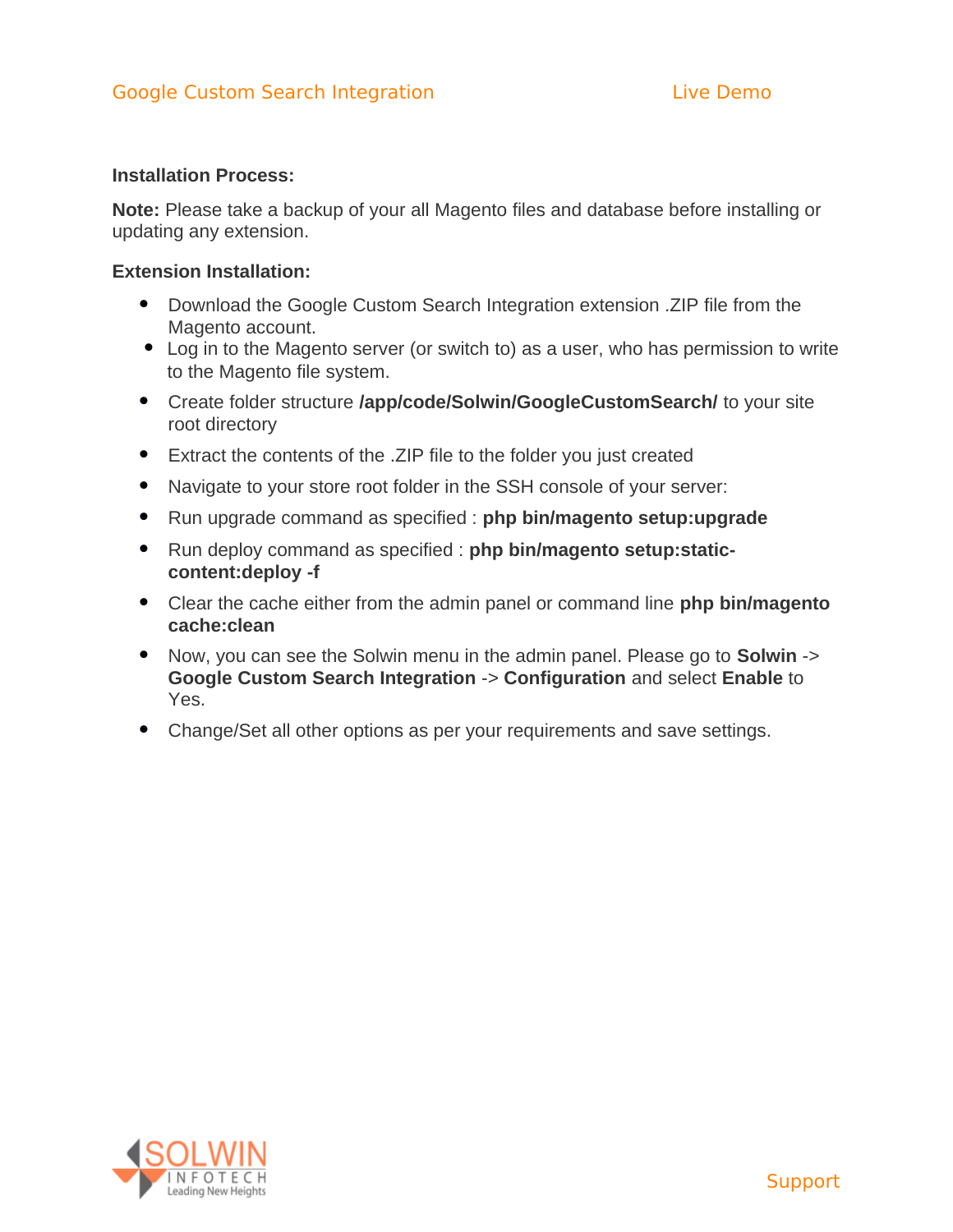#### **Overview:**

**Google Custom Search Integration extension** allows store owners to set up a custom search feature for the website. With Google Custom Search Integration, site owners can define their search engines for their website. It is a very helpful extension to make the most out of Google power and provide search results from sites. It also enhances search engine optimization performance. This extension makes it very easy for the store owner to bring powerful website search functionality to its users or visitors.

#### **Key Features**

#### **Extension provides below features:**

- Use Google Search Algorithms.
- Helps to increase SEO for the store.
- Integration of image search results.
- Customization of displaying results.
- Easy replacement with inbuilt search functionality.
- The store owner can enable/disable auto-complete features which makes querying even faster.
- It provides an easy interface to manage all settings from the admin panel. So, no coding experience is required.
- Works in Multi-store environments.

#### **Admin control panel:**

In the admin control panel, go to **Solwin >> Google Custom Search Integration >> Configuration**, **Google Custom Search Integration Magento 2 extension** allows store owner to enable or disable the module from admin.

There are some configuration options for Google Customer Search Integration. Let's discuss all in more detail.

If the store owner wants to set Google Custom Search using **Search Engine Unique Id** then set

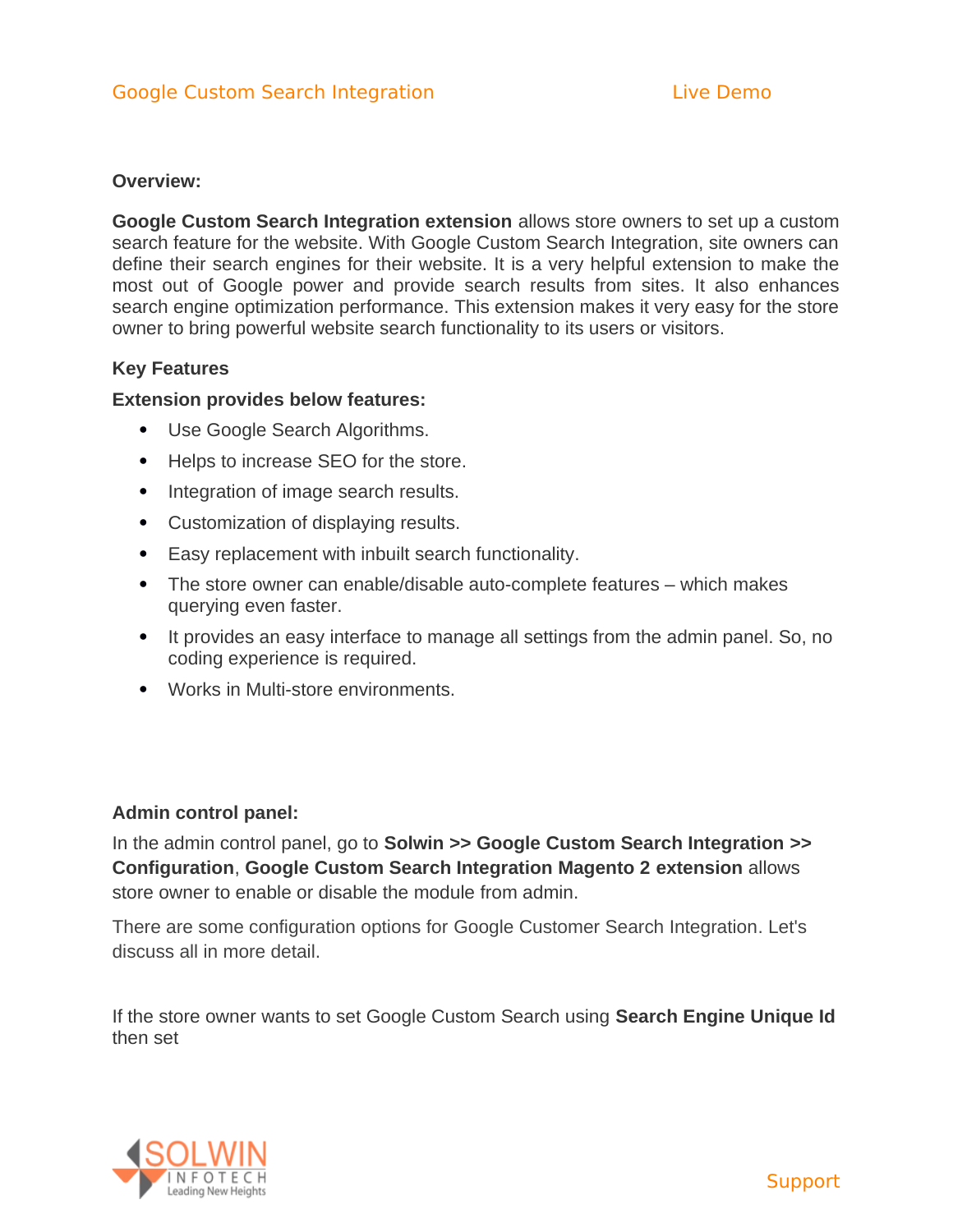### Google Custom Search Integration [Live Demo](http://magedemo.solwininfotech.com/magento2/extension/storefront/sim2gcsi)

 $\odot$ 

#### **Custom Search Settings**

| Enable                                          |                                                                                                 |   |
|-------------------------------------------------|-------------------------------------------------------------------------------------------------|---|
| [store view]                                    | Yes                                                                                             |   |
| <b>Include Your Custom Code</b><br>[store view] | No                                                                                              | w |
| Search Engine Unique Id *<br>[store view]       |                                                                                                 |   |
|                                                 | Visit https://cse.google.com/all or https://www.youtube.com<br>/watch?v=vP_inGfKG5E for the ID. |   |
| Number Of Records Per Page<br>[store view]      | 5                                                                                               |   |
|                                                 | An integer from 1 to 20                                                                         |   |
| <b>Enable Image Search</b><br>[store view]      | Yes                                                                                             |   |
|                                                 |                                                                                                 |   |
|                                                 | Available only if image search has been enabled in the Custom Search<br>control panel           |   |
| <b>Enable Order By Sorting</b><br>[store view]  | Yes                                                                                             |   |
|                                                 | Enables the sorting of results by relevance or date.                                            |   |
| <b>Enable Auto Complete</b><br>[store view]     | Yes                                                                                             |   |
|                                                 | Only available if autocomplete has been enabled in the Custom<br>Search control panel.          |   |
| <b>Enable History</b><br>[store view]           | Yes                                                                                             |   |
|                                                 | If true, enables history management for the browser Back and<br>Forward buttons.                |   |

#### **Custom Search Settings**

- **Enable:** Yes | No.
- **Include Your Custom Code:** Select No.
- **Search Engine Unique Id:** Enter search engine unique id.
- **Number of Records Per Page:** Set the value of records display per page.
- **Enable Image Search:** Yes | No.
- **Enable Order By Sorting:** Yes | No.
- **Enable Auto Complete:** Yes | No.
- **Enable History:** Yes | No.
- **Open Link In New Tab?:** Yes | No.

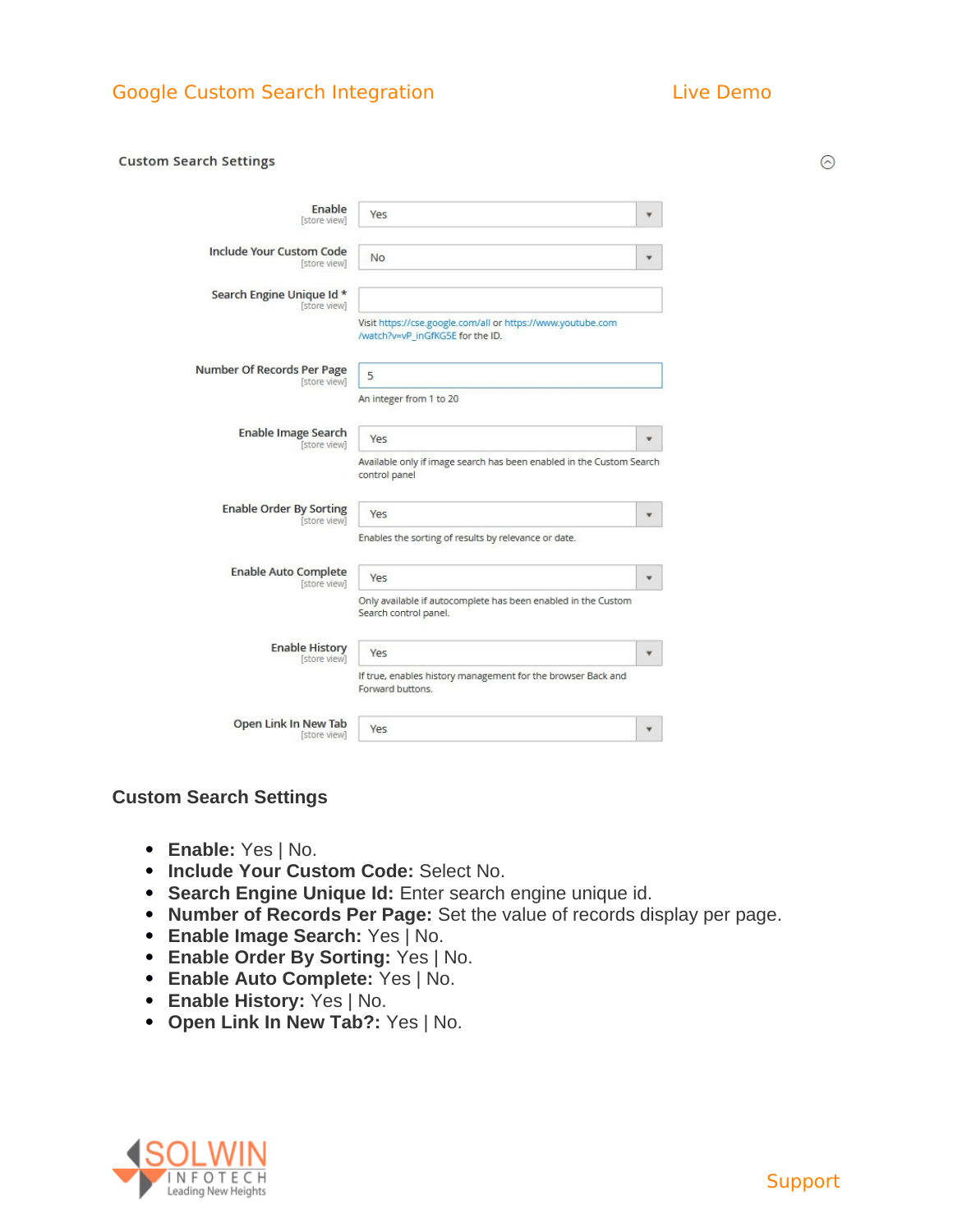#### Google Custom Search Integration [Live Demo](http://magedemo.solwininfotech.com/magento2/extension/storefront/sim2gcsi)

 $\odot$ 

If the store owner wants to set Google Custom Search using **Custom Code** then set

#### **Custom Search Settings**

| Enable<br>[store view]                   | Yes                                           |     |
|------------------------------------------|-----------------------------------------------|-----|
| Include Your Custom Code<br>[store view] | Yes                                           |     |
| <b>Custom Code</b><br>[store view]       |                                               |     |
|                                          | To Apply custom code instead of default code. | иł. |

#### **Custom Search Settings**

- **Enable:** Yes | No.
- **Include Your Custom Code: Select Yes.**
- **Custom Code:** Enter the custom code.

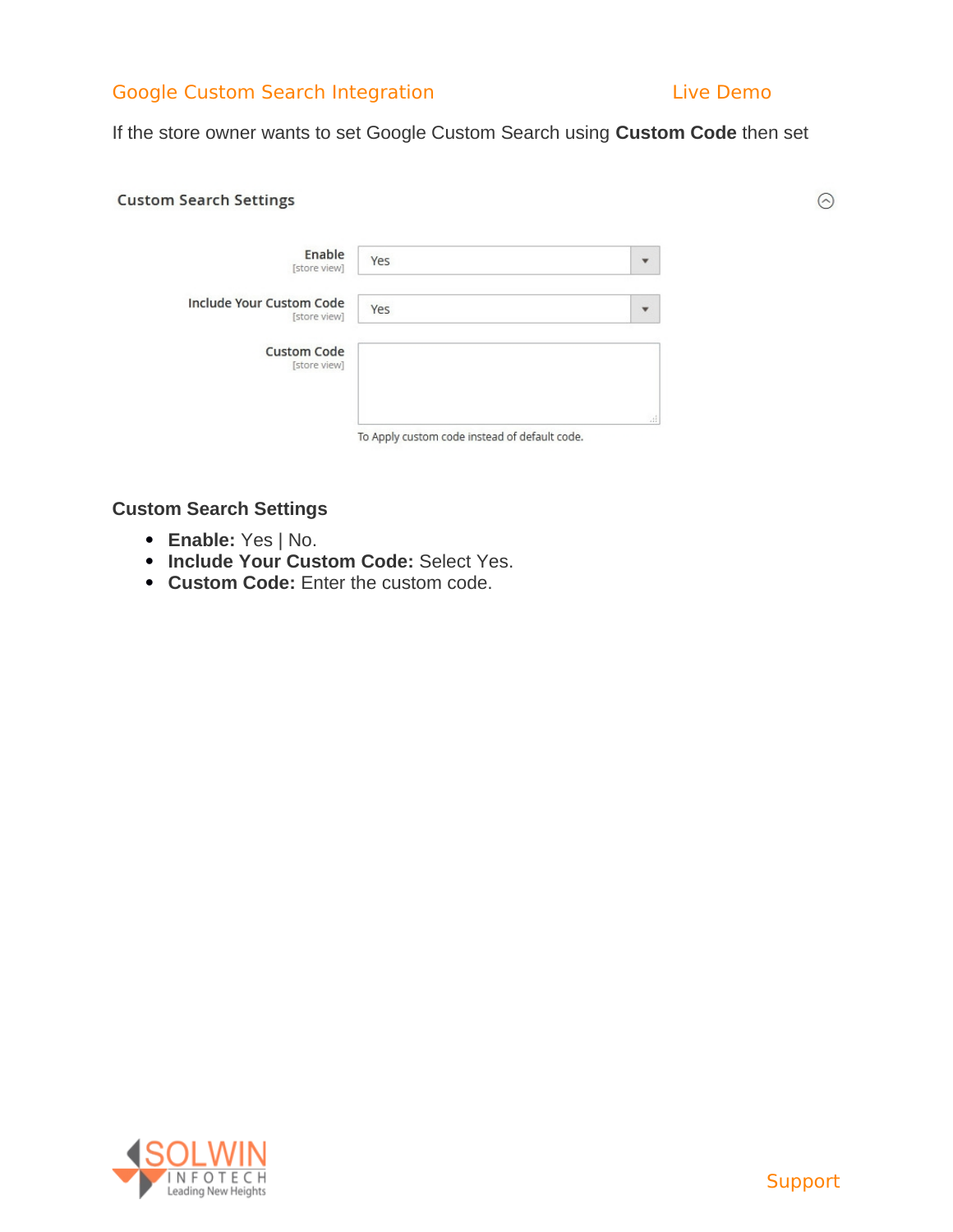#### Google Custom Search Integration and [Live Demo](http://magedemo.solwininfotech.com/magento2/extension/storefront/sim2gcsi)

#### **Customer View:**

In the frontend, Customers can search via default search box but it will return results based on Google custom search engine setup by the store admin. This search also supports image search and sort by options like date and relevance.

#### **Web View:**

| Web<br>Image                                                                                                                                                                             |                                 |  |
|------------------------------------------------------------------------------------------------------------------------------------------------------------------------------------------|---------------------------------|--|
| About 2,600 results (0.61 seconds)                                                                                                                                                       | Sort by: Relevance              |  |
| Magento 2 Extensions   Free & Premium Magento 2 Plugins, Modules                                                                                                                         |                                 |  |
| https://www.solwininfotech.com/products/magento-2-extensions/<br>Nov 30, 2015  60+ high quality free & premium Magento 2 Extensions. Increase your E- commerce store sales with our full |                                 |  |
| featured and easy-to-use Magento                                                                                                                                                         |                                 |  |
| <u> Events Manager – Premium Magento 2 Extension – Buy Online</u>                                                                                                                        |                                 |  |
| https://www.solwininfotech.com//magento-2-extensions/events-manager/                                                                                                                     |                                 |  |
| Events Manager is useful to display latest events to customers on your website. Purchase this essential Magento 2 Extension<br><b>H</b><br>from our eCommerce store online.              |                                 |  |
| Size Chart – Premium Magento 2 Extension   Buy Online                                                                                                                                    |                                 |  |
| https://www.solwininfotech.com//magento-2-extensions/size-chart-magento -2/                                                                                                              |                                 |  |
| With the use of Size Chart extension you can allow the admin to easily add new size chart image to product separately. Try this<br><b>Magento 2 Extension today!</b>                     |                                 |  |
| <b>Kosmic - Multipurpose Responsive Magento 2 Theme</b>                                                                                                                                  |                                 |  |
| https://www.solwininfotech.com//magento-2/kosmic-multipurpose- responsive-magento-2-theme/                                                                                               |                                 |  |
| <b>★★★★★ 11 reviews</b><br>Kosmic is a fully responsive multipurpose Magento 2 theme with latest web design  We have included our 7+ premium<br>Magento 2 extensions for different       |                                 |  |
| Instagram Widget – Magento 2 Instagram Integration Extension                                                                                                                             |                                 |  |
| https://www.solwininfotech.com//magento-2-extensions/instagram-widget- magento-2/                                                                                                        |                                 |  |
| Nov 19, 2016  Instagram Widget Magento 2 extension displays Instagram images on your store with specific tags of your<br>choice. It's a free Instagram                                   |                                 |  |
| 1 2 3 4 5 6 7 8 9 10                                                                                                                                                                     |                                 |  |
| Q Search for magento 2 Extension on Google                                                                                                                                               | powered by Google Custom Search |  |